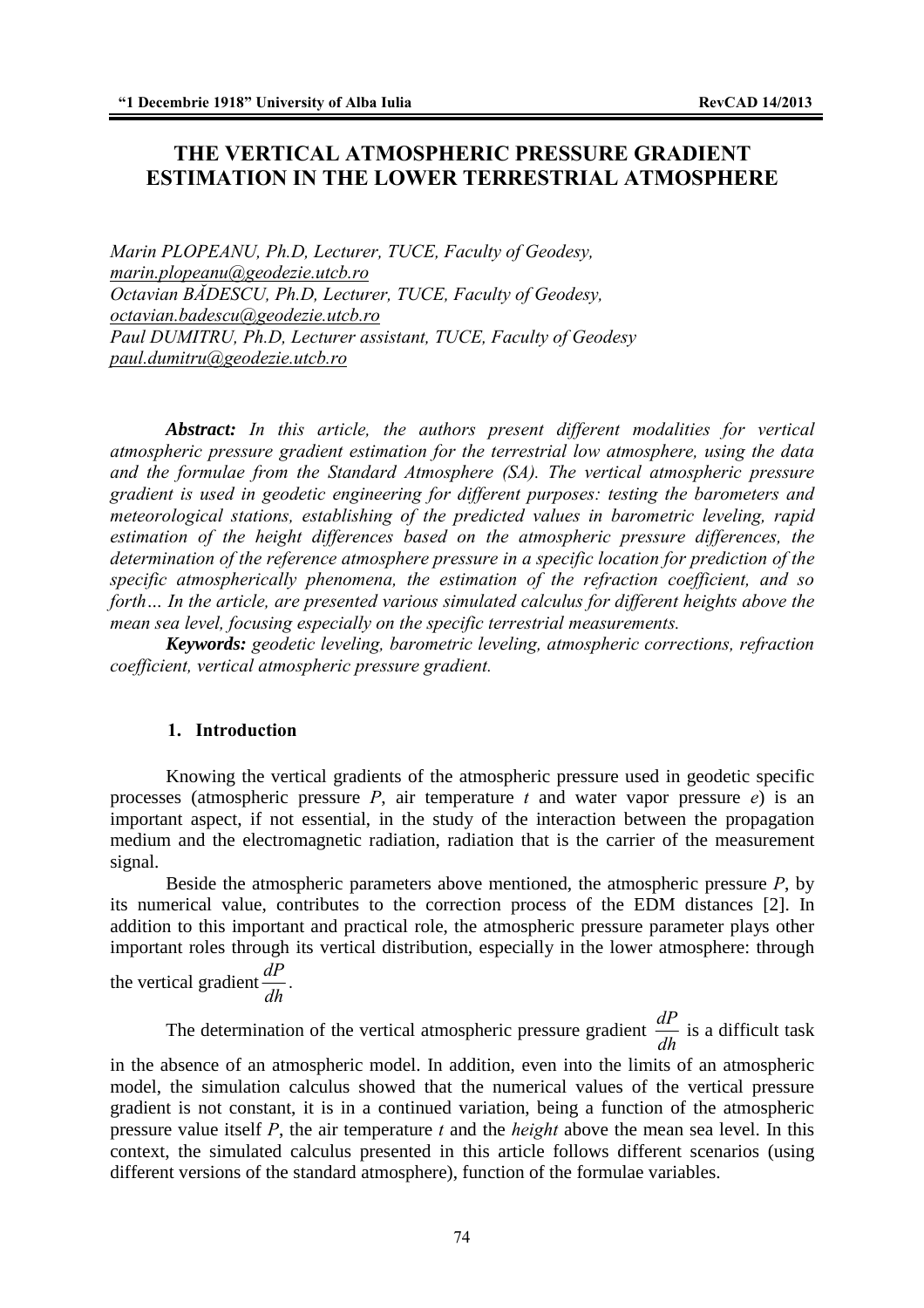### **2. The utilization of the vertical atmospheric pressure gradient**

The numerical value of the vertical atmospheric pressure gradient permits the realization of different objectives in practical geodesy:

- The testing of some atmospheric models. For example, measuring the atmospheric pressure in both ends of an *EDM* distance permits the obtaining of two sets of values: measured and estimated values (by using the vertical atmospheric pressure gradient). The more the estimated values are closer to the measured ones, the more the atmospheric model is closer to the standard one.
- The testing of the meteorological stations. This objective is the more important as the calibration processes are usually difficult and expensive. Knowing the vertical atmospheric pressure gradient enables the quick diagnostic of a meteorological station (with a integrated barometer) by the estimation of the resolution power.
- Establishing of a predicted values for the barometric leveling. This values offer a continuous feedback in the field, showing right away the eventual anomalies, either from wrong measurements, or the deviation of the current atmospheric medium from the standard one.
- The rapid estimation of the level differences through barometric leveling. This estimation is instantaneous if the atmospheric pressure is known in at least two points.
- The estimation of the reference atmospheric pressure in a specific location. This reference value enables quick weather predictions, obtaining in this way a good decisional support.
- The determination of the refraction coefficient  $k$ . This coefficient is essential in the correction process of the measured angles (especially the zenith ones) from the refraction effect, through the refraction angle. The refraction coefficient *k*  can be calculated by complicated formula [3], where the principal variables are both the numerical values and vertical gradients of the atmospheric parameters.

### **3. The determination of the vertical atmospheric pressure**

It is very difficult to realize a precise determination of the vertical pressure gradient. Instead, is relative ease the *estimate* this gradient, this estimation could afford the user a key to unlock the majority of the problems listed in the previous section.

For the estimation process of the vertical pressure gradient  $\frac{dP}{dh}$ , any of the following

barometric leveling formulae can be used [3]:

- the formula of the isotherm atmosphere
- the formula of the polytrope atmosphere
- the *Babinet* formula for the polytrope atmosphere
- the *Laplace* formula for the polytrope atmosphere
- the *Standard Atmosphere 1972* formula for the vertical distribution of the atmospheric pressure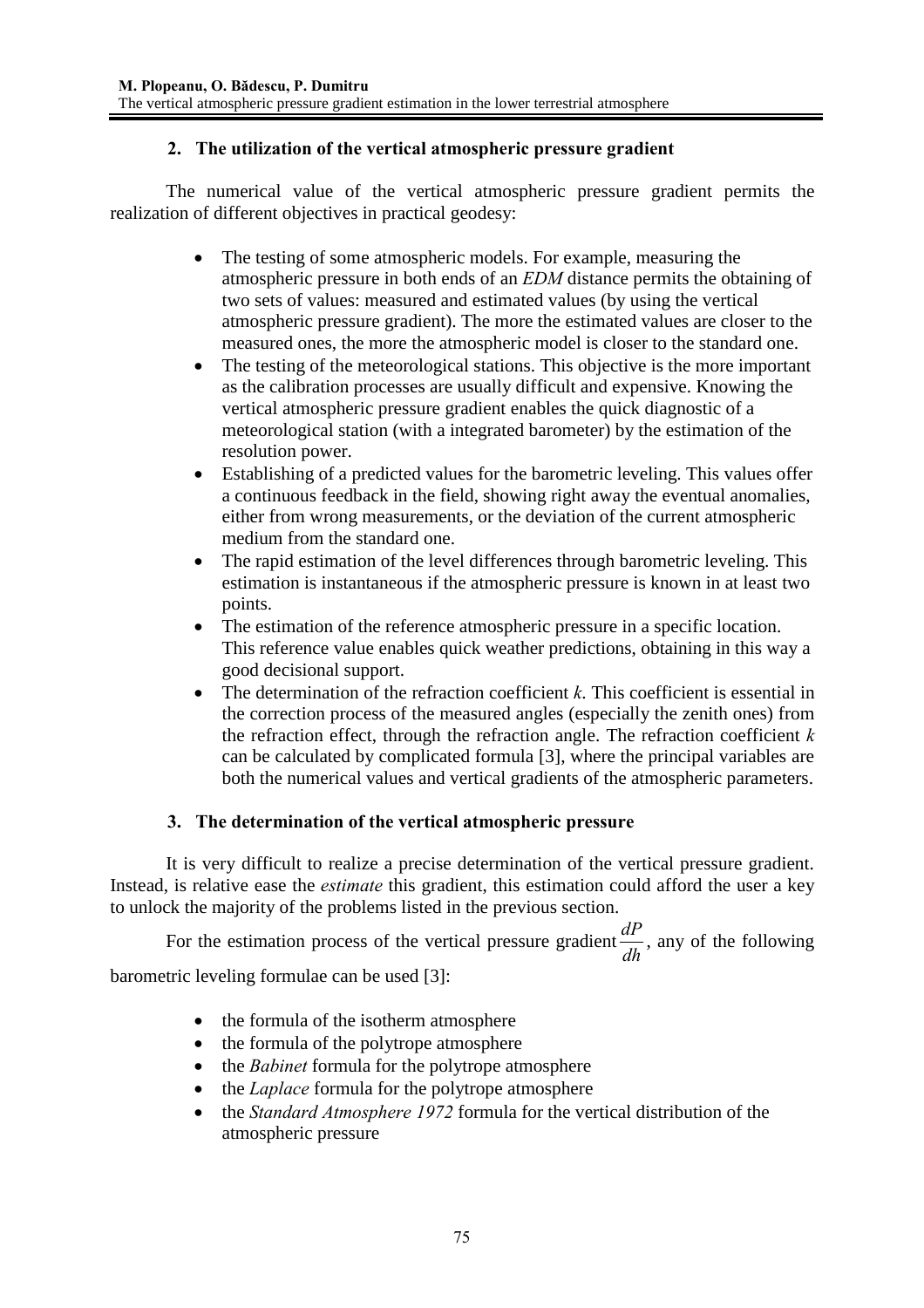All of the above mentioned formulae work in an atmospheric model frame. This frame is a standard one, but in different versions. But all of these versions are standard versions so is not a surprise that all these formulae give similar results in the estimation of the vertical atmospheric pressure gradient.

In the following, it is presented two different independent strategies for the determination of the vertical pressure gradient  $\frac{dP}{dh}$  : one in a slightly complex form, where the air temperature *t* is a variable beside the atmospheric pressure *P*, and one in a simple form, where only the pressure parameter is used as a variable.

### **A. The vertical atmospheric pressure gradient in the isotherm and polytropic atmosphere**

Both, the isotherm and polytropic atmosphere are versions of the standard atmosphere, and the isotherm is only a particular form of the polytrope one. The isotherm formula has an advantage: the air temperature occur only once, so the formula is easy to be used in simulated calculus:

$$
\Delta z(m) = (-7991.02 - 31.96 \cdot t) \cdot \ln(\frac{P}{P_0})
$$
 (1)

In the formula *1*, the atmospheric pressure varies in the [700mmHg-780 mmHg] range, the air temperature is a variable in the  $[-5^{\circ}C \div 40^{\circ}C]$  range, and the maximum height is considered to be in the 250 m. The vertical pressure gradient can be now extracted from table *1*:

| $P$ [mmHg]/<br>$t$ [C] | 700   | 710   | 720   | 730   | 740   | 750   | 760   | 770   | 780   | Average |
|------------------------|-------|-------|-------|-------|-------|-------|-------|-------|-------|---------|
| -5                     | 0.880 | 0.892 | 0.905 | 0.917 | 0.930 | 0.943 | 0.955 | 0.968 | 0.980 | 0.930   |
| $-4$                   | 0.876 | 0.889 | 0.901 | 0.914 | 0.926 | 0.939 | 0.951 | 0.964 | 0.976 | 0.926   |
| $-3$                   | 0.873 | 0.885 | 0.898 | 0.910 | 0.923 | 0.935 | 0.948 | 0.960 | 0.972 | 0.923   |
| $-2$                   | 0.869 | 0.882 | 0.894 | 0.907 | 0.919 | 0.931 | 0.944 | 0.956 | 0.969 | 0.919   |
| -1                     | 0.866 | 0.878 | 0.891 | 0.903 | 0.915 | 0.928 | 0.940 | 0.952 | 0.965 | 0.915   |
| 0                      | 0.862 | 0.875 | 0.887 | 0.899 | 0.912 | 0.924 | 0.936 | 0.949 | 0.961 | 0.912   |
| $\boldsymbol{l}$       | 0.859 | 0.871 | 0.884 | 0.896 | 0.908 | 0.920 | 0.933 | 0.945 | 0.957 | 0.908   |
| $\overline{2}$         | 0.856 | 0.868 | 0.880 | 0.892 | 0.905 | 0.917 | 0.929 | 0.941 | 0.953 | 0.905   |
| 3                      | 0.852 | 0.865 | 0.877 | 0.889 | 0.901 | 0.913 | 0.925 | 0.938 | 0.950 | 0.901   |
| 4                      | 0.849 | 0.861 | 0.873 | 0.885 | 0.898 | 0.910 | 0.922 | 0.934 | 0.946 | 0.898   |
| 5                      | 0.846 | 0.858 | 0.870 | 0.882 | 0.894 | 0.906 | 0.918 | 0.930 | 0.942 | 0.894   |
| 6                      | 0.843 | 0.855 | 0.867 | 0.879 | 0.891 | 0.903 | 0.915 | 0.927 | 0.939 | 0.891   |
| $\overline{7}$         | 0.839 | 0.851 | 0.863 | 0.875 | 0.887 | 0.899 | 0.911 | 0.923 | 0.935 | 0.887   |
| 8                      | 0.836 | 0.848 | 0.860 | 0.872 | 0.884 | 0.896 | 0.908 | 0.920 | 0.932 | 0.884   |
| 9                      | 0.833 | 0.845 | 0.857 | 0.869 | 0.880 | 0.892 | 0.904 | 0.916 | 0.928 | 0.880   |
| 10                     | 0.830 | 0.842 | 0.853 | 0.865 | 0.877 | 0.889 | 0.901 | 0.913 | 0.925 | 0.877   |
| 11                     | 0.827 | 0.838 | 0.850 | 0.862 | 0.874 | 0.886 | 0.897 | 0.909 | 0.921 | 0.874   |
| 12                     | 0.824 | 0.835 | 0.847 | 0.859 | 0.871 | 0.882 | 0.894 | 0.906 | 0.918 | 0.871   |
| 13                     | 0.820 | 0.832 | 0.844 | 0.856 | 0.867 | 0.879 | 0.891 | 0.902 | 0.914 | 0.867   |

*Table 1.*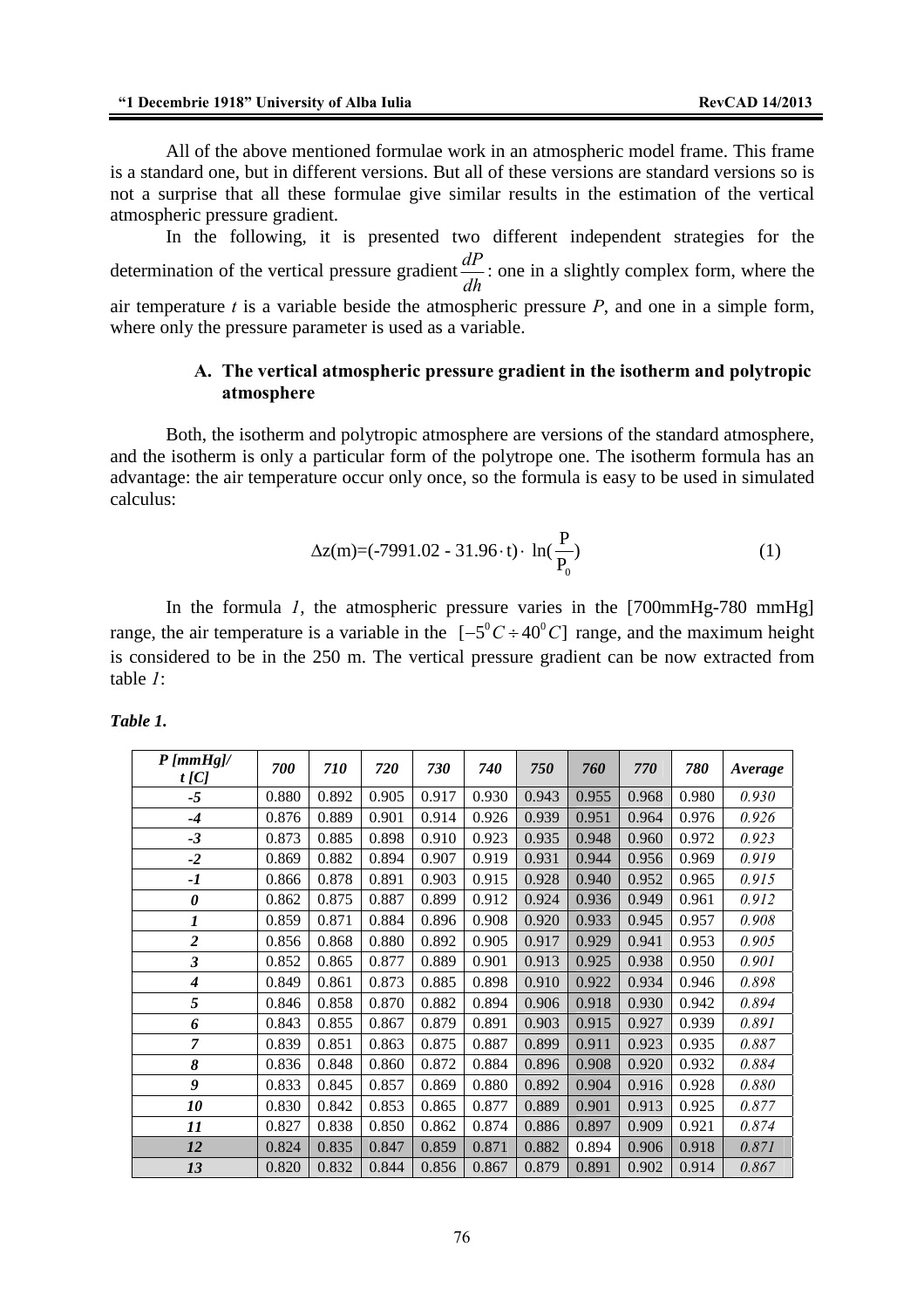#### **M. Plopeanu, O. Bădescu, P. Dumitru**

The vertical atmospheric pressure gradient estimation in the lower terrestrial atmosphere

| $P$ [mmHg]/<br>$t$ [C] | 700   | 710   | 720   | 730   | 740   | 750   | 760   | 770   | 780   | Average |
|------------------------|-------|-------|-------|-------|-------|-------|-------|-------|-------|---------|
| 14                     | 0.817 | 0.829 | 0.841 | 0.852 | 0.864 | 0.876 | 0.887 | 0.899 | 0.911 | 0.864   |
| 15                     | 0.814 | 0.826 | 0.838 | 0.849 | 0.861 | 0.872 | 0.884 | 0.896 | 0.907 | 0.861   |
| 16                     | 0.811 | 0.823 | 0.834 | 0.846 | 0.858 | 0.869 | 0.881 | 0.892 | 0.904 | 0.858   |
| 17                     | 0.808 | 0.820 | 0.831 | 0.843 | 0.855 | 0.866 | 0.878 | 0.889 | 0.901 | 0.855   |
| 18                     | 0.805 | 0.817 | 0.828 | 0.840 | 0.851 | 0.863 | 0.874 | 0.886 | 0.897 | 0.851   |
| 19                     | 0.802 | 0.814 | 0.825 | 0.837 | 0.848 | 0.860 | 0.871 | 0.883 | 0.894 | 0.848   |
| 20                     | 0.799 | 0.811 | 0.822 | 0.834 | 0.845 | 0.857 | 0.868 | 0.879 | 0.891 | 0.845   |
| 21                     | 0.797 | 0.808 | 0.819 | 0.831 | 0.842 | 0.853 | 0.865 | 0.876 | 0.888 | 0.842   |
| 22                     | 0.794 | 0.805 | 0.816 | 0.828 | 0.839 | 0.850 | 0.862 | 0.873 | 0.884 | 0.839   |
| 23                     | 0.791 | 0.802 | 0.813 | 0.825 | 0.836 | 0.847 | 0.859 | 0.870 | 0.881 | 0.836   |
| 24                     | 0.788 | 0.799 | 0.810 | 0.822 | 0.833 | 0.844 | 0.855 | 0.867 | 0.878 | 0.833   |
| 25                     | 0.785 | 0.796 | 0.808 | 0.819 | 0.830 | 0.841 | 0.852 | 0.864 | 0.875 | 0.830   |
| 26                     | 0.782 | 0.794 | 0.805 | 0.816 | 0.827 | 0.838 | 0.849 | 0.861 | 0.872 | 0.827   |
| 27                     | 0.780 | 0.791 | 0.802 | 0.813 | 0.824 | 0.835 | 0.846 | 0.857 | 0.869 | 0.824   |
| 28                     | 0.777 | 0.788 | 0.799 | 0.810 | 0.821 | 0.832 | 0.843 | 0.854 | 0.866 | 0.821   |
| 29                     | 0.774 | 0.785 | 0.796 | 0.807 | 0.818 | 0.829 | 0.840 | 0.851 | 0.862 | 0.818   |
| 30                     | 0.771 | 0.782 | 0.793 | 0.804 | 0.815 | 0.826 | 0.837 | 0.848 | 0.859 | 0.815   |
| 31                     | 0.769 | 0.780 | 0.791 | 0.802 | 0.813 | 0.823 | 0.834 | 0.845 | 0.856 | 0.813   |
| 32                     | 0.766 | 0.777 | 0.788 | 0.799 | 0.810 | 0.821 | 0.832 | 0.843 | 0.853 | 0.810   |
| 33                     | 0.763 | 0.774 | 0.785 | 0.796 | 0.807 | 0.818 | 0.829 | 0.840 | 0.850 | 0.807   |
| 34                     | 0.761 | 0.771 | 0.782 | 0.793 | 0.804 | 0.815 | 0.826 | 0.837 | 0.848 | 0.804   |
| 35                     | 0.758 | 0.769 | 0.780 | 0.790 | 0.801 | 0.812 | 0.823 | 0.834 | 0.845 | 0.801   |
| 36                     | 0.755 | 0.766 | 0.777 | 0.788 | 0.799 | 0.809 | 0.820 | 0.831 | 0.842 | 0.799   |
| 37                     | 0.753 | 0.764 | 0.774 | 0.785 | 0.796 | 0.807 | 0.817 | 0.828 | 0.839 | 0.796   |
| 38                     | 0.750 | 0.761 | 0.772 | 0.782 | 0.793 | 0.804 | 0.814 | 0.825 | 0.836 | 0.793   |
| 39                     | 0.748 | 0.758 | 0.769 | 0.780 | 0.790 | 0.801 | 0.812 | 0.822 | 0.833 | 0.790   |
| 40                     | 0.745 | 0.756 | 0.766 | 0.777 | 0.788 | 0.798 | 0.809 | 0.820 | 0.830 | 0.788   |
| Average                | 0.809 | 0.820 | 0.832 | 0.843 | 0.855 | 0.867 | 0.878 | 0.890 | 0.901 |         |

In table *1*, the vertical pressure gradient values are given with exchanged sign and are expressed in mmHg/10m. For example, in accord with table 1, for the following values:  $t = 12^{0}C$ and  $P=760mmHg,$ the vertical pressure gradient has the value:  $\frac{dP}{dh} = -0.894$  *mmHg* /10 *m*. = −0.089 *mmHg* /1*m*. That means that the atmospheric pressure

decrease with approximated value of -0.9 mmHg for each 10 meters, or with -0.09 mmHg for each meter till the limit of 250 m. above mean sea level.

In table *2*, it is presented similar calculus for the maximum height 750m. above mean sea level.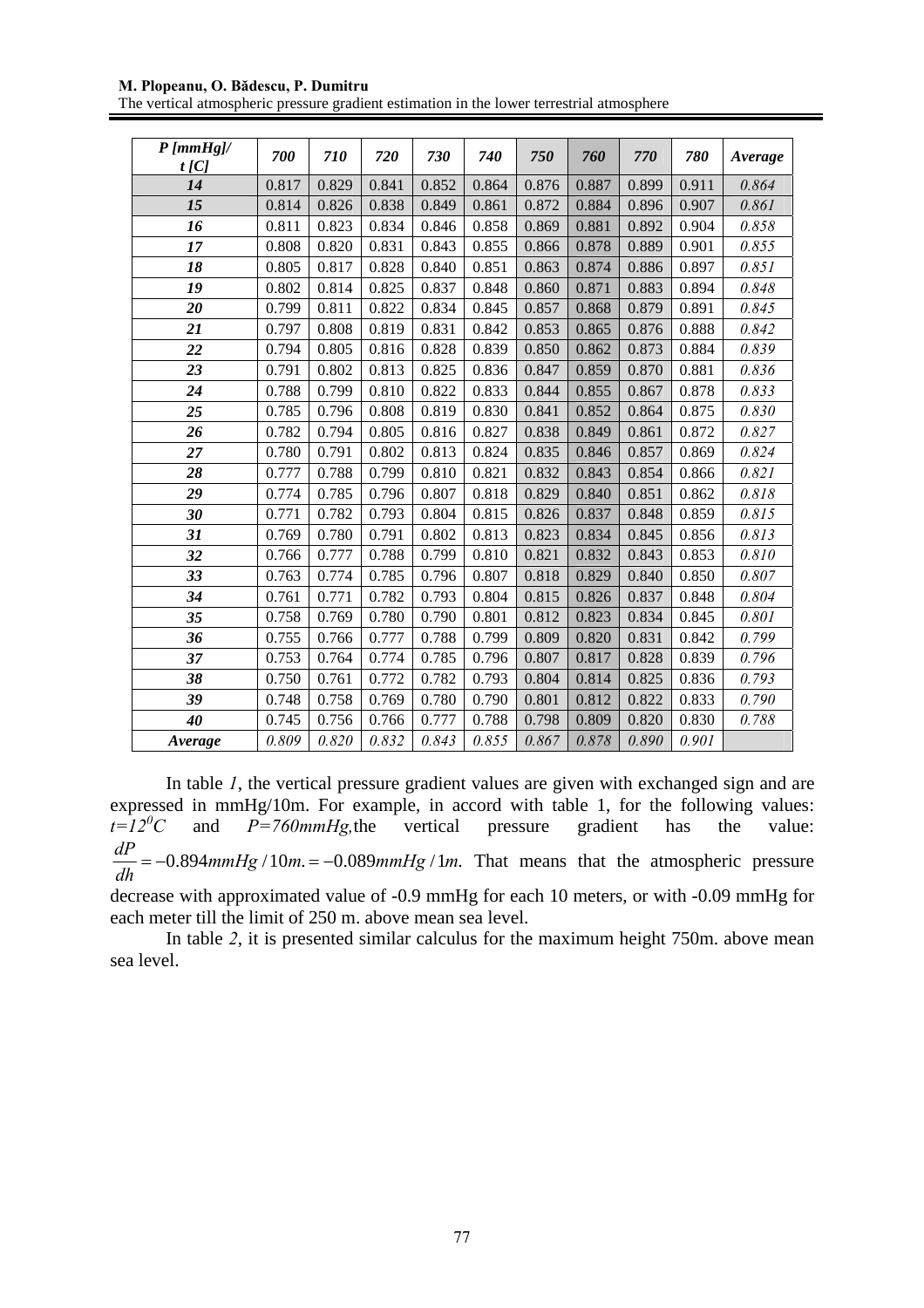## *Table 2.*

| $P$ [mmHg]/                 | 700            | 710            | 720            | 730            | 740            | 750            | 760            | 770            | 780            | Average        |
|-----------------------------|----------------|----------------|----------------|----------------|----------------|----------------|----------------|----------------|----------------|----------------|
| t[C]<br>$-5$                | 0.852          | 0.865          | 0.877          | 0.889          | 0.901          | 0.913          | 0.925          | 0.938          | 0.950          | 0.901          |
| $-4$                        | 0.849          | 0.861          | 0.873          | 0.885          | 0.898          |                | 0.922          | 0.934          | 0.946          |                |
| $-3$                        | 0.846          |                |                |                |                | 0.910          |                |                |                | 0.898          |
|                             |                | 0.858          | 0.870          | 0.882          | 0.894          | 0.906          | 0.918          | 0.930          | 0.942          | 0.894          |
| $-2$<br>$-I$                | 0.843<br>0.839 | 0.855<br>0.851 | 0.867<br>0.863 | 0.879<br>0.875 | 0.891<br>0.887 | 0.903<br>0.899 | 0.915<br>0.911 | 0.927<br>0.923 | 0.939<br>0.935 | 0.891<br>0.887 |
| $\pmb{\theta}$              | 0.836          | 0.848          | 0.860          | 0.872          | 0.884          | 0.896          | 0.908          | 0.920          | 0.932          | 0.884          |
| $\boldsymbol{l}$            | 0.833          | 0.845          | 0.857          | 0.869          | 0.881          | 0.892          | 0.904          | 0.916          | 0.928          | 0.881          |
| $\boldsymbol{2}$            | 0.830          | 0.842          | 0.854          | 0.865          | 0.877          | 0.889          | 0.901          | 0.913          | 0.925          | 0.877          |
| $\boldsymbol{\mathfrak{z}}$ | 0.827          | 0.838          | 0.850          | 0.862          | 0.874          | 0.886          | 0.898          | 0.909          | 0.921          | 0.874          |
| $\boldsymbol{4}$            | 0.824          | 0.835          | 0.847          | 0.859          | 0.871          | 0.882          | 0.894          | 0.906          | 0.918          | 0.871          |
| 5                           | 0.820          | 0.832          | 0.844          | 0.856          | 0.867          | 0.879          | 0.891          | 0.903          | 0.914          | 0.867          |
| 6                           | 0.817          | 0.829          | 0.841          | 0.852          | 0.864          | 0.876          | 0.887          | 0.899          | 0.911          | 0.864          |
| $\overline{7}$              | 0.814          | 0.826          | 0.838          | 0.849          | 0.861          | 0.873          | 0.884          | 0.896          | 0.907          | 0.861          |
| 8                           | 0.811          | 0.823          | 0.835          | 0.846          | 0.858          | 0.869          | 0.881          | 0.893          | 0.904          | 0.858          |
| 9                           | 0.808          | 0.820          | 0.831          | 0.843          | 0.855          | 0.866          | 0.878          | 0.889          | 0.901          | 0.855          |
| 10                          | 0.805          | 0.817          | 0.828          | 0.840          | 0.851          | 0.863          | 0.874          | 0.886          | 0.897          | 0.851          |
| 11                          | 0.802          | 0.814          | 0.825          | 0.837          | 0.848          | 0.860          | 0.871          | 0.883          | 0.894          | 0.848          |
| 12                          | 0.800          | 0.811          | 0.822          | 0.834          | 0.845          | 0.857          | 0.868          | 0.879          | 0.891          | 0.845          |
| 13                          | 0.797          | 0.808          | 0.819          | 0.831          | 0.842          | 0.854          | 0.865          | 0.876          | 0.888          | 0.842          |
| 14                          | 0.794          | 0.805          | 0.816          | 0.828          | 0.839          | 0.850          | 0.862          | 0.873          | 0.884          | 0.839          |
| 15                          | 0.791          | 0.802          | 0.813          | 0.825          | 0.836          | 0.847          | 0.859          | 0.870          | 0.881          | 0.836          |
| 16                          | 0.788          | 0.799          | 0.811          | 0.822          | 0.833          | 0.844          | 0.856          | 0.867          | 0.878          | 0.833          |
| 17                          | 0.785          | 0.796          | 0.808          | 0.819          | 0.830          | 0.841          | 0.853          | 0.864          | 0.875          | 0.830          |
| 18                          | 0.782          | 0.794          | 0.805          | 0.816          | 0.827          | 0.838          | 0.849          | 0.861          | 0.872          | 0.827          |
| 19                          | 0.780          | 0.791          | 0.802          | 0.813          | 0.824          | 0.835          | 0.846          | 0.858          | 0.869          | 0.824          |
| 20                          | 0.777          | 0.788          | 0.799          | 0.810          | 0.821          | 0.832          | 0.843          | 0.855          | 0.866          | 0.821          |
| 21                          | 0.774          | 0.785          | 0.796          | 0.807          | 0.818          | 0.829          | 0.840          | 0.852          | 0.863          | 0.818          |
| 22                          | 0.771          | 0.782          | 0.793          | 0.804          | 0.815          | 0.826          | 0.838          | 0.849          | 0.860          | 0.815          |
| 23                          | 0.769          | 0.780          | 0.791          | 0.802          | 0.813          | 0.824          | 0.835          | 0.846          | 0.857          | 0.813          |
| 24                          | 0.766          | 0.777          | 0.788          | 0.799          | 0.810          | 0.821          | 0.832          | 0.843          | 0.854          | 0.810          |
| 25                          | 0.763          | 0.774          | 0.785          | 0.796          | 0.807          | 0.818          | 0.829          | 0.840          | 0.851          | 0.807          |
| 26                          | 0.761          | 0.772          | 0.782          | 0.793          | 0.804          | 0.815          | 0.826          | 0.837          | 0.848          | 0.804          |
| 27                          | 0.758          | 0.769          | 0.780          | 0.791          | 0.801          | 0.812          | 0.823          | 0.834          | 0.845          | 0.801          |
| 28                          | 0.755          | 0.766          | 0.777          | 0.788          | 0.799          | 0.809          | 0.820          | 0.831          | 0.842          | 0.799          |
| 29                          | 0.753          | 0.764          | 0.774          | 0.785          | 0.796          | 0.807          | 0.817          | 0.828          | 0.839          | 0.796          |
| $30\,$                      | 0.750          | 0.761          | 0.772          | 0.782          | 0.793          | 0.804          | 0.815          | 0.825          | 0.836          | 0.793          |
| 31                          | 0.748          | 0.758          | 0.769          | 0.780          | 0.790          | 0.801          | 0.812          | 0.822          | 0.833          | 0.790          |
| 32                          | 0.745          | 0.756          | 0.766          | 0.777          | 0.788          | 0.798          | 0.809          | 0.820          | 0.830          | 0.788          |
| 33                          | 0.743          | 0.753          | 0.764          | 0.774          | 0.785          | 0.796          | 0.806          | 0.817          | 0.827          | 0.785          |
| 34                          | 0.740          | 0.751          | 0.761          | 0.772          | 0.782          | 0.793          | 0.804          | 0.814          | 0.825          | 0.782          |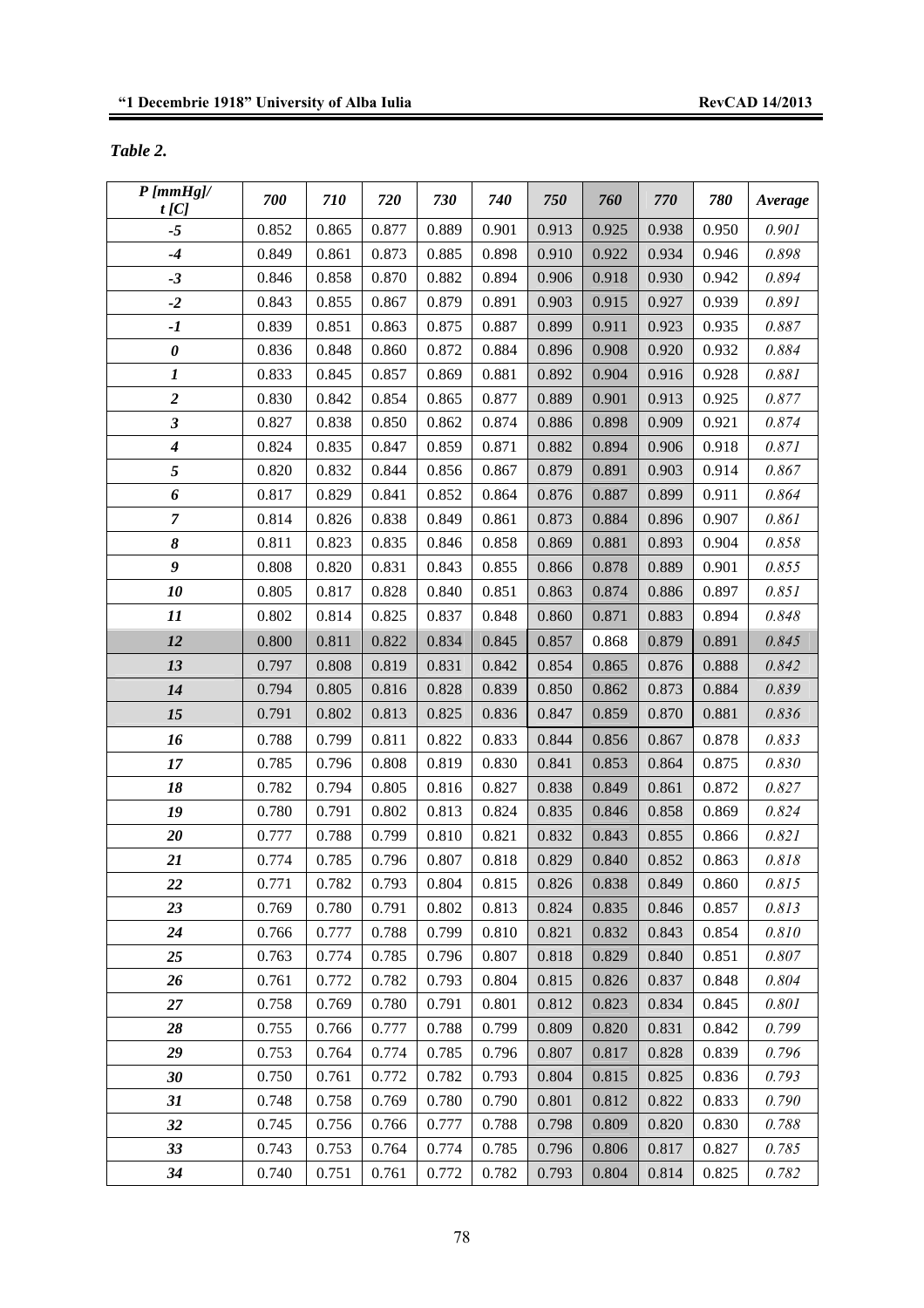**M. Plopeanu, O. Bădescu, P. Dumitru** 

| The vertical atmospheric pressure gradient estimation in the lower terrestrial atmosphere |  |  |
|-------------------------------------------------------------------------------------------|--|--|
|                                                                                           |  |  |
|                                                                                           |  |  |
|                                                                                           |  |  |
|                                                                                           |  |  |

| $P$ [mmHg]/<br>$t$ [C] | 700   | <i>710</i> | 720   | 730   | 740   | 750   | 760   | 770   | 780   | Average |
|------------------------|-------|------------|-------|-------|-------|-------|-------|-------|-------|---------|
| 35                     | 0.738 | 0.748      | 0.759 | 0.769 | 0.780 | 0.790 | 0.801 | 0.811 | 0.822 | 0.780   |
| 36                     | 0.735 | 0.746      | 0.756 | 0.767 | 0.777 | 0.788 | 0.798 | 0.809 | 0.819 | 0.777   |
| 37                     | 0.733 | 0.743      | 0.754 | 0.764 | 0.775 | 0.785 | 0.795 | 0.806 | 0.816 | 0.775   |
| 38                     | 0.730 | 0.741      | 0.751 | 0.762 | 0.772 | 0.782 | 0.793 | 0.803 | 0.814 | 0.772   |
| 39                     | 0.728 | 0.738      | 0.749 | 0.759 | 0.769 | 0.780 | 0.790 | 0.801 | 0.811 | 0.769   |
| 40                     | 0.725 | 0.736      | 0.746 | 0.757 | 0.767 | 0.777 | 0.788 | 0.798 | 0.808 | 0.767   |
| Average                | 0.786 | 0.797      | 0.808 | 0.819 | 0.830 | 0.842 | 0.853 | 0.864 | 0.875 | 0.830   |

The values from the table *2* are similar with the values from the table *1*. On the basis of air temperature and atmospheric pressure, the values of the vertical pressure gradient can be extracted from the tables *1* and *2*, function by the height range where the wanted location fits.

### **B. The vertical atmospheric pressure gradient in the Standard Atmosphere 1972**

The start point of the determination of the vertical pressure gradient is the vertical distribution of the atmospheric pressure in the Standard Atmosphere 1972 [1]:

$$
P = P_0 \times (1 - 2.26 \times 10^{-5} \times H)^{5.225}
$$
 (2)

In the formula *2*, the atmospheric pressure varies in the [700mmHg - 780 mmHg] range and the vertical pressure gradient is calculated for the maximum height of 250 m. above the mean sea level.

### *Table 3.*

| $P$ [ $mmHg$ ] | $-dP/dh$ [ $mmHg/10m$ .] |
|----------------|--------------------------|
| 700            | 0.822                    |
| 710            | 0.833                    |
| 720            | 0.845                    |
| 730            | 0.857                    |
| 740            | 0.868                    |
| 750            | 0.880                    |
| 760            | 0.892                    |
| 770            | 0.904                    |
| 780            | 0.915                    |

In the table *3*, it can be observed that for a atmospheric pressure of 760 mmHg, the vertical gradient is -0.892mmHg./10m. This value is almost identical with the value obtained in the same conditions (the same atmospheric pressure) from the table *1*.

For the maximum height of 750 m. above mean sea level, the same algorithm is applied, the results being presented in the table *4*.